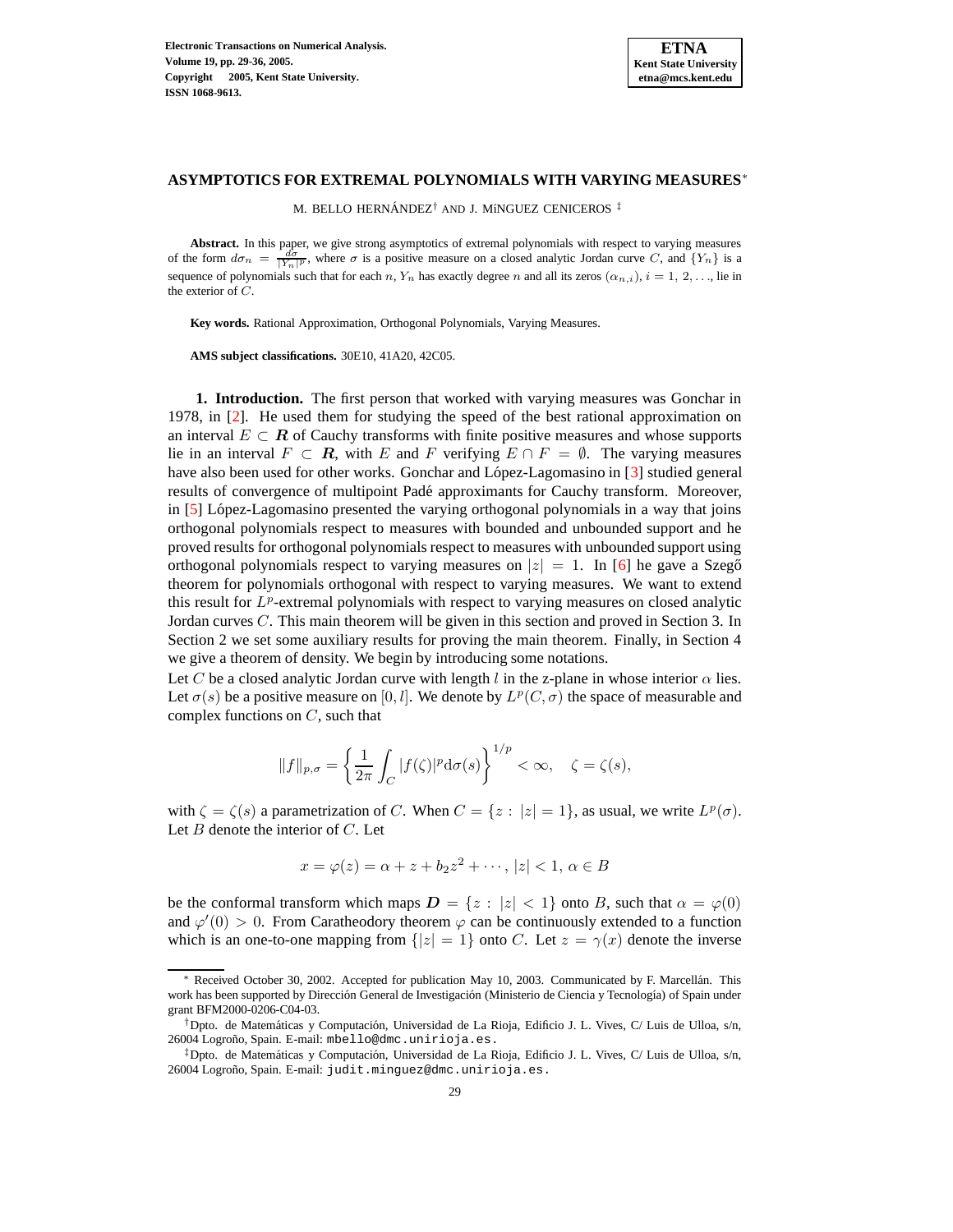function of  $\varphi$ . Then the measure  $\sigma$  induces an image measure  $\mu$  on  $|z| = 1$  by  $\mu(E) =$  $\sigma(\zeta^{-1}(\gamma^{-1}(E))) = \sigma((\gamma \circ \zeta)^{-1}(E))$ , thus.

$$
\sigma'(s)|d\zeta| = \sigma'(s)|\varphi'(e^{i\theta})|d\theta = \mu'(\theta)d\theta,
$$

with  $\sigma'$  and  $\mu'$  absolutely continuous parts of  $\sigma$  and  $\mu$ , respectively. Let K be the unbounded component of the complement of C and  $z = \phi(x)$  a function which maps K onto  $E = \{z : |z| > 1\}$  so that the points at infinity correspond to each other and  $\phi'(\infty) > 0$ . Let  $C_R$  denote generically the curve  $|\phi(x)| = R > 1$  in K.

We define the varying measure

(1.1) 
$$
d\sigma_n = \frac{d\sigma}{|Y_n|^p},
$$

where  ${Y_n}$ ,  $n \in \mathbb{N}$  is a sequence of polynomials such that for each n,  $Y_n$  has exactly degree *n*, all its zeros  $(\alpha_{n,i})$ ,  $i = 1, 2, \ldots$ , lie in the unbounded component of the complement of a  $C_A$ ,  $A > 1$ , and  $Y_n(\alpha) = 1$ .

We want to study the asymptotic behavior of polynomials that solve the next extremal problem

(1.2) 
$$
\rho_{n,p} = \inf_{Q_n(\alpha) = 1} \|Q_n\|_{p,\sigma_n} = \inf_{Q_n(\alpha) = 1} \left\{ \frac{1}{2\pi} \int_C \left| \frac{Q_n(\zeta)}{Y_n(\zeta)} \right|^p d\sigma(s) \right\}^{1/p}.
$$

We denote by  $\{P_{n,p}\}\$ a sequence of the extremal polynomials, i. e.,

(1.3) 
$$
||P_{n,p}||_{p,\sigma_n} = \min_{Q_n(\alpha)=1} ||Q_n||_{p,\sigma_n}.
$$

 $H^p(C, \sigma)$  is defined as the  $L^p(C, \sigma)$  closure of the polynomials in the variable  $\zeta \in C$ .  $L_s^p(C, \sigma) = \{f \in L^p(C, \sigma) : f = 0, \sigma' - a.e.\}$  and  $L_a^p(C, \sigma) = \{f \in L^p(C, \sigma) : f = 0\}$  $0, σ<sub>s</sub> − a.e.$ }, with  $σ<sub>s</sub>$  the singular part of  $σ$ . Similarly, we define  $H_s^p(C, σ)$  and  $H_a^p(C, σ)$ . Furthermore, we denote by  $H^p$  the classical Hardy space in  $\{|z| < 1\}$  and  $H^p(\mu)$  the  $L^p(\mu)$ closure of the polynomials in  $e^{i\theta}$ .

We suppose that  $\sigma$  satisfies the Szegő condition, i. e.,  $\Box$  $\mathcal{C}_{0}^{0}$  $\log \sigma'(s)|\gamma'(\zeta)||d\zeta| > -\infty$  and this is the same as,  $\log \mu' \in L^1$ . We denote by  $D_p(\mu, z)$  the Szegő function

$$
D_p(\mu, z) = \exp\left\{\frac{1}{2p\pi} \int_0^{2\pi} \frac{\zeta + z}{\zeta - z} \log \mu'(\theta) d\theta\right\}, \zeta = e^{i\theta}, z \in \mathcal{D}
$$

and

(1.4) 
$$
\Delta_p(\sigma, x) = D_p(\mu, \gamma(x)).
$$

The function  $\Delta_p(\sigma, x)$  satisfies the following properties:

**1)**  $\Delta_p(\sigma, x)$  is regular in B, more precisely,  $\Delta_p(\sigma, x) \in H^p(C, \sigma)$ .

**2)**  $\Delta_p(\sigma, x) \neq 0$  in B, and  $\Delta_p(\sigma, \alpha) = D_p(\mu, 0) > 0$ ,

**3)**  $|\gamma'(\zeta)||\Delta_p(\sigma, \zeta)|^p = \sigma'(s)$  almost everywhere in C, with  $\zeta \in C$ .

<span id="page-1-0"></span>The main result of this paper that will be proved in Section 3 is the following theorem: THEOREM 1.1. *For*  $0 < p < \infty$ *, the following statements are equivalent* 

**i)** σ *satisfies the Szego˝ condition.*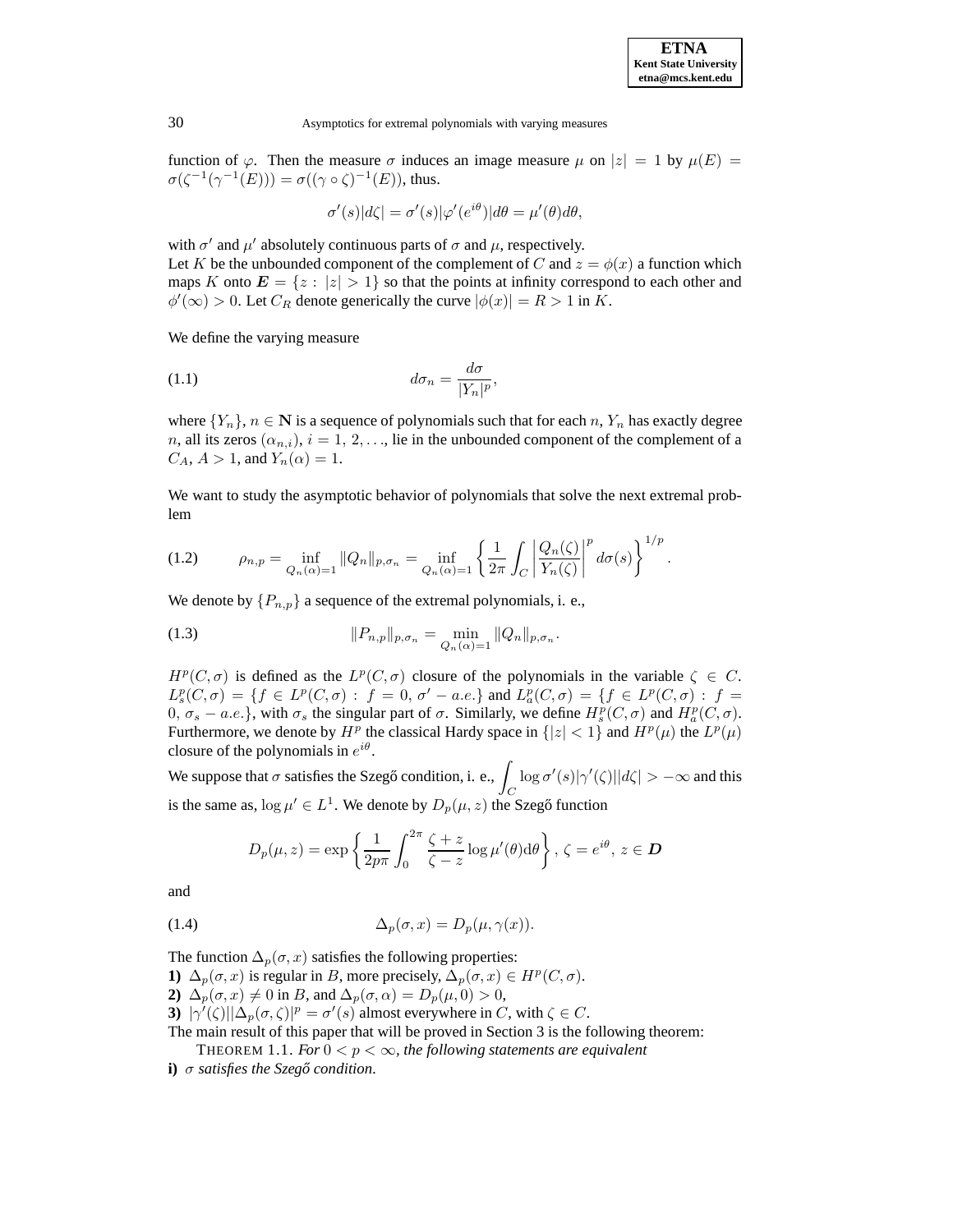## M. Bello Hernández and J. Mínguez Ceniceros 31

**ii)** *The next limit exists and is positive*

$$
\lim_{n \to \infty} \rho_{n,p} > 0.
$$

**iii**) *There exists a function*  $S(x)$  *regular in* B *with*  $S(\alpha) = 1$  *and*  $||S||_{p,\sigma} < \infty$ *, such that* 

(1.6) 
$$
\lim_{n \to \infty} \left\| \frac{P_{n,p}(x)}{Y_n(x)} - S(x) \right\|_{p,\sigma} = 0.
$$

**iv**) *There exists a function*  $T(x)$  *regular in B such that* 

(1.7) 
$$
\lim_{n \to \infty} \frac{\frac{P_{n,p}(x)}{Y_n(x)}}{\left\| \frac{P_{n,p}}{Y_n} \right\|_{p,\sigma}} = T(x)
$$

*holds uniformly on each compact subset of* B*.*

Moreover, if i) holds 
$$
\lim_{n \to \infty} \rho_{n,p} = \Delta_p(\sigma, \alpha)
$$
,  $S(x) = \frac{\Delta_p(\sigma, \alpha)}{\Delta_p(\sigma, x)}$ , and  $T(x) = \frac{1}{\Delta_p(\sigma, x)}$ .

**2. Auxiliary Results.** Before we can prove the theorems in the following sections, we need to establish several auxiliary results.

Let F be a closed limited point set and let  $f(x)$  be a function continuous on F. Let  $F_n$  be the set of functions of form

<span id="page-2-0"></span>(2.1) 
$$
\pi_n(x) = \frac{b_{n,0}x^n + b_{n,1}x^{n-1} + \dots + b_{n,n}}{(x - \alpha_{n,1})(x - \alpha_{n,2}) \cdots (x - \alpha_{n,n})}.
$$

Pick  $r_n(f) \in F_n$  such that it is the best approximation to  $f(x)$  on F in the sense of Tchebycheff, i. e.

$$
||f - r_n(f)|| = \min\{||f - \pi_n|| : \pi_n \in F_n\}
$$

with  $\|\cdot\|$  the supremun norm on F.

<span id="page-2-1"></span>THEOREM 2.1. *(see [\[8\]](#page-7-0), p. 253). Let* C *be a closed analytic Jordan curve and let the points*  $\{\alpha_{n,k}, k = 1, 2, \ldots, n; n = 0, 1, 2, \ldots\}$  *be given with no limit points interior to*  $C_A$ . *Let*  $f(x)$  *be* analytic on and within  $C_T$ , then there exists a sequence  $r_n(x)$  of functions of form *[\(2.1\)](#page-2-0) such that*

$$
\lim_{n \to \infty} r_n(x) = f(x)
$$
, *uniformly for* x on each closed subset of  $C_R$ ,

*where*  $R = \frac{A^2T + T + 2A}{2A(T + A^2 + A)}$  $\frac{2AT + A^2 + 1}{2+1}$ .

The Keldysh theorem is another auxiliary theorem to prove Theorem [1.1.](#page-1-0) This theorem can be seen in [\[4\]](#page-6-4). Before introducing it we need the next result which can be found in [\[1\]](#page-6-5). If  $f \in H^p(\mu)$ , then there exist unique functions  $\tilde{f}$ ,  $f_s$  such that

(2.2) 
$$
f = K_p \tilde{f} + f_s, \quad \tilde{f} \in H^p, \text{ and } f_s \in L_s^p(\mu),
$$

with

(2.3) 
$$
K_p(\mu, z) = \begin{cases} \frac{D_p(\mu, 0)}{D_p(\mu, z)}, & \text{if } z \in (S_a \cup \{z : |z| < 1\}), \\ 0, & \text{if } z \in S_s, \end{cases}
$$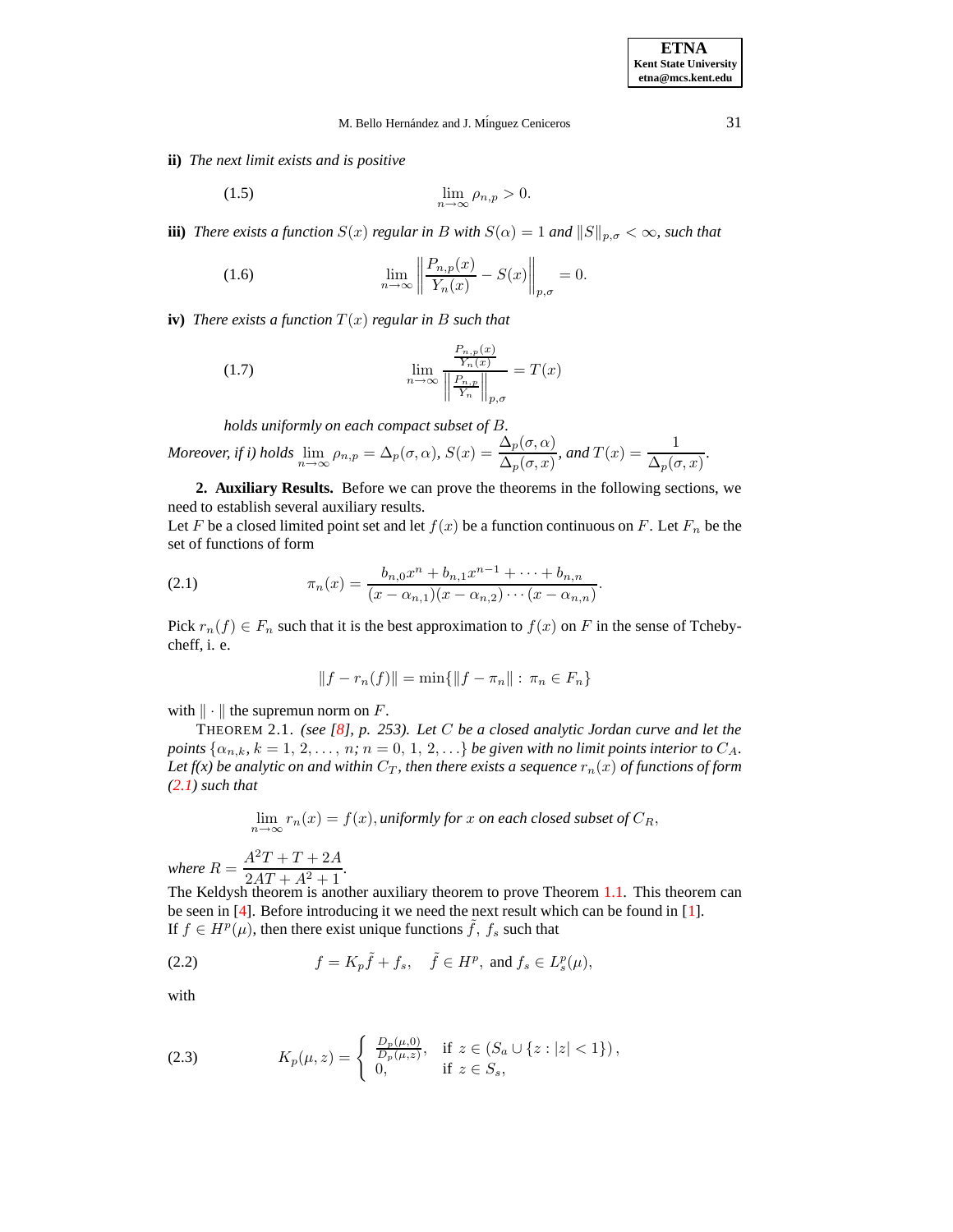where  $S_a$  and  $S_s$  are a disjoint decomposition of the unit circle such that  $\mu'$  and  $\mu_s$  live on these sets respectively

<span id="page-3-2"></span>THEOREM 2.2. Assume that  $\mu$  satisfies the Szegő condition and  $\{f_n\} \subset H^p(\mu)$ , 0 <  $p < \infty$ *, such that* 

**i)**  $\lim_{n \to \infty} \tilde{f}_n(0) = 1;$ **ii**)  $\lim_{n \to \infty} ||f_n||_{p,\mu} = D_p(\mu, 0).$ 

*Then*

- **a**)  $\lim_{n \to \infty} \tilde{f}_n(z) = 1$  *holds uniformly on each compact subset of*  $D$ .
- **b**)  $\lim_{n \to \infty} ||f_n K_p(\mu, z)||_{p,\mu} = 0.$

An extension of this theorem is given in [\[1\]](#page-6-5).

<span id="page-3-1"></span>**3. Proof of Theorem 1.1.** Before proving Theorem [1.1,](#page-1-0) we are going to prove an intermediate result.

THEOREM 3.1. *For*  $0 < p < \infty$ 

$$
\lim_{n \to \infty} \left\| \frac{P_{n,p}}{Y_n} \right\|_{p,\sigma} = \Delta_p(\sigma, \alpha).
$$

*where* 0 *replaces*  $\Delta_p(\sigma, \alpha)$  *if*  $\sigma$  *does not satisfy the Szegő condition.* 

*Proof.* Let  $\mu$  be the image measure of  $\sigma$  on  $|z| = 1$  by  $\gamma \circ \zeta$ . From Szegő, [\[7\]](#page-7-1) p. 297, we know that if  $T_{n,2}(z)$ , are the extremal polynomials such that

$$
||T_{n,2}||_{2,\mu} = \min{||Q_n||_{2,\mu} : Q_n \text{ monic of degree } n},
$$

then

(3.1) 
$$
\lim_{n \to \infty} ||T_{n,2}||_{2,\mu}^2 = \lim_{n \to \infty} ||T_{n,2}^*||_{2,\mu}^2 = D_2(\mu,0)^2,
$$

with  $D_2(\mu, 0) = 0$  if  $\log \mu'(\theta)$  is not integrable and  $T_{n,2}^*(z) = z^n \overline{T}_{n,2}(\frac{1}{z})$  $\frac{1}{\overline{z}}$ ). Let  $\delta_n(x) =$  $(T_{n,2}^{*}(\gamma(x)))^{2/p}$  which is analytic in  $\overline{B}$  since the zeros of  $T_{n,2}^{*}$  lie in  $\{|z| > 1\}$ , then from Theorem [2.1,](#page-2-1) there exists a sequence  $\left\{\frac{R_{m_n}}{V}\right\}$  $Y_{m_n}$  $\}$  such that

$$
\lim_{n \to \infty} \sup_{\zeta \in C} \left| \frac{R_{m_n}(\zeta)}{Y_{m_n}(\zeta)} - \delta_n(\zeta) \right| = 0,
$$

and the convergence is uniform in  $\overline{B}$ . In particular, there is convergence in  $x = \alpha$  and as  $\delta_n(\alpha) = (T_{n,2}^*(0))^{2/p} = 1 = Y_{m_n}(\alpha)$  we have  $\lim_{n \to \infty} R_{m_n}(\alpha) = 1$ . Hence

$$
\lim_{n \to \infty} \frac{1}{2\pi} \int_C \left| \frac{R_{m_n}(\zeta)}{Y_{m_n}(\zeta)} \right|^p d\sigma(s) = \lim_{n \to \infty} \frac{1}{2\pi} \int_C |\delta_n(\zeta)|^p d\sigma(s) =
$$
  

$$
\lim_{n \to \infty} \frac{1}{2\pi} \int_0^{2\pi} |T_{n,2}^*(e^{i\theta})|^2 d\mu(\theta) = D_2(\mu, 0)^2 = D_p(\mu, 0)^p,
$$

therefore

<span id="page-3-0"></span>(3.2) 
$$
\limsup_{n \to \infty} \left\| \frac{P_{n,p}}{Y_n} \right\|_{p,\sigma} \le D_p(\mu, \gamma(\alpha)) = \Delta_p(\sigma, \alpha).
$$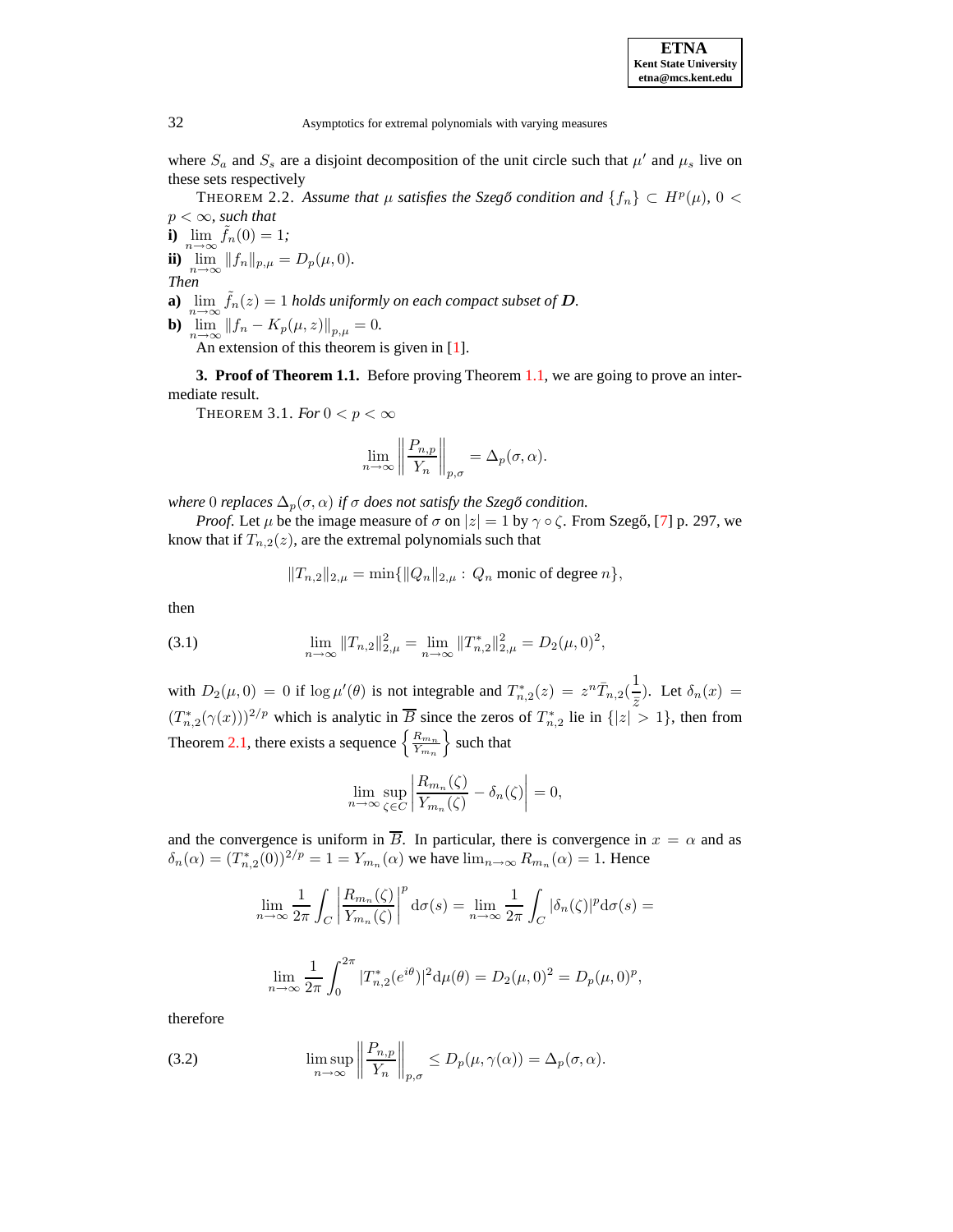# M. Bello Hernández and J. Mínguez Ceniceros 33

On the other hand, using Jensen inequality

$$
\frac{1}{2\pi} \int_C \left| \frac{P_{n,p}(\zeta)}{Y_n(\zeta)} \right|^p d\sigma(s) = \frac{1}{2\pi} \int_0^{2\pi} \left| \frac{P_{n,p}(\varphi(e^{i\theta}))}{Y_n(\varphi(e^{i\theta}))} \right|^p d\mu(\theta) \ge
$$

$$
\frac{1}{2\pi} \int_0^{2\pi} \left| \frac{P_{n,p}(\varphi(e^{i\theta}))}{Y_n(\varphi(e^{i\theta}))} \right|^p \mu'(\theta) d\theta \ge
$$

$$
\exp\left\{ \frac{1}{2\pi} \int_0^{2\pi} \log \left| \frac{P_{n,p}(\varphi(e^{i\theta}))}{Y_n(\varphi(e^{i\theta}))} \right|^p d\theta \right\} \exp\left\{ \frac{1}{2\pi} \int_0^{2\pi} \log \mu'(\theta) d\theta \right\} \ge
$$

$$
\left| \frac{P_{n,p}(\varphi(0))}{Y_n(\varphi(0))} \right|^p D_p(\mu, 0)^p = D_p(\mu, 0)^p.
$$

Hence, with this and  $(3.2)$  we obtain

$$
\lim_{n \to \infty} \left\| \frac{P_{n,p}}{Y_n} \right\|_{p,\sigma} = D_p(\mu, \gamma(\alpha)).
$$

 $\Box$ 

# **Proof of Theorem [1.1:](#page-1-0)**

*Proof. i*)  $\Leftrightarrow$  *ii*). It is done in Theorem [3.1.](#page-3-1)  $i) \Rightarrow iii$ ). We consider the function

<span id="page-4-1"></span>(3.3) 
$$
h_n(z) = \frac{P_{n,p}(\varphi(z))D_p(\mu, z)}{Y_n(\varphi(z))D_p(\mu, 0)},
$$

that is regular in D and  $h_n(0) = 1$ . From  $i) \iff ii)$  and  $|D_p(\mu, e^{i\theta})|^p = \mu'(\theta)$ , we have

<span id="page-4-0"></span>(3.4) 
$$
\lim_{n \to \infty} \left\{ \frac{1}{2\pi} \int_0^{2\pi} |h_n(e^{i\theta})|^p d\theta \right\} = 1,
$$

then, applying Theorem [2.2](#page-3-2)

$$
\lim_{n \to \infty} \left\{ \frac{1}{2\pi} \int_0^{2\pi} |h_n(e^{i\theta}) - 1|^p d\theta \right\} = 0,
$$

hence

$$
\lim_{n \to \infty} \left\{ \frac{1}{2\pi} \int_0^{2\pi} \left| \frac{P_{n,p}(\varphi(e^{i\theta})) D_p(\mu, e^{i\theta})}{Y_n(\varphi(e^{i\theta})) D_p(\mu, 0)} - 1 \right|^p d\theta \right\} = 0
$$

and then

$$
\lim_{n \to \infty} \left\{ \frac{1}{2\pi} \int_0^{2\pi} \left| \frac{P_{n,p}(\varphi(e^{i\theta}))}{Y_n(\varphi(e^{i\theta}))} - \frac{D_p(\mu,0)}{D_p(\mu,e^{i\theta})} \right|^p \mu'(\theta) d\theta \right\} = 0.
$$

Therefore, using [\(3.4\)](#page-4-0) and Theorem [3.1,](#page-3-1) we have

$$
\lim_{n \to \infty} \left\{ \frac{1}{2\pi} \int_0^{2\pi} \left| \frac{P_{n,p}(\varphi(e^{i\theta}))}{Y_n(\varphi(e^{i\theta}))} - \frac{D_p(\mu,0)}{D_p(\mu,e^{i\theta})} \right|^p d\mu(\theta) \right\} = 0,
$$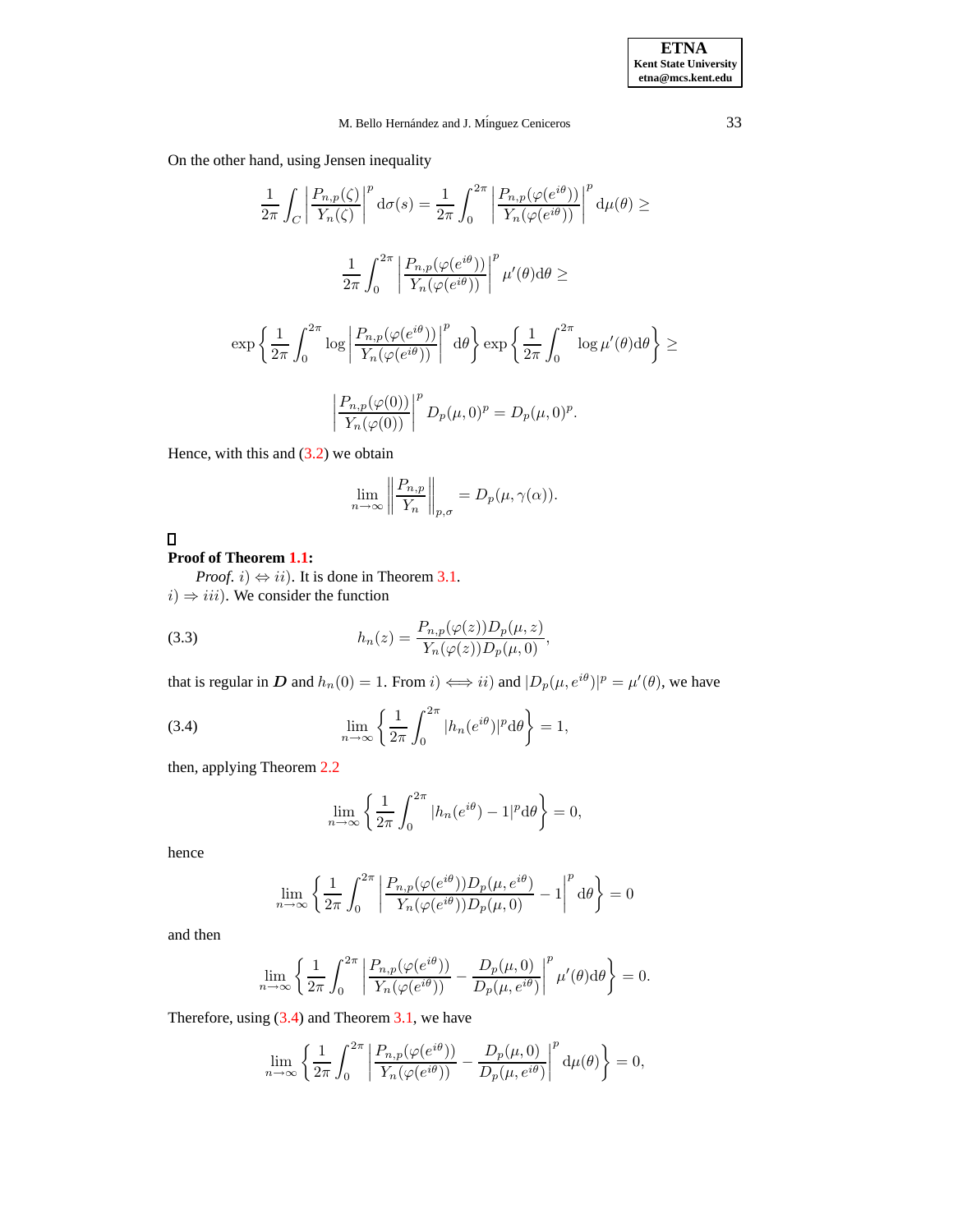and this is the same as *iii*), where  $S(x) = \frac{\Delta_p(\sigma, \alpha)}{\Delta_p(x)}$  $\frac{\Delta_p(\sigma, \alpha)}{\Delta_p(\sigma, x)}$ .  $iii) \Rightarrow i$ ). It follows from the relation

<span id="page-5-0"></span>(3.5) 
$$
\liminf_{n \to \infty} \left\| \frac{P_{n,p}}{Y_n} - \psi \right\|_p = 0,
$$

where  $\psi(\zeta)$  is such that  $\|\psi\|_p \neq 0$ .

In fact, from [\(3.5\)](#page-5-0) it follows that there exists a subsequence  $\{n_{\nu}\}\$  such that

$$
\lim_{\nu \to \infty} \left\| \frac{P_{n_{\nu},p}}{Y_{n_{\nu}}} - \psi \right\|_{p} = 0.
$$

If *i)* does not hold, from *ii)*

$$
\lim_{\nu \to \infty} \left\| \frac{P_{n_{\nu},p}}{Y_{n_{\nu}}} \right\|_{p} = 0,
$$

and we obtain  $\|\psi\|_p = 0$ , that it is a contradiction.

 $iii) \Rightarrow iv$ ). The sequence of functions  $\{h_n\}$  as in [\(3.3\)](#page-4-1) satisfies the hypothesis of Theorem [2.2,](#page-3-2) hence  $\lim_{n\to\infty} h_n(z) = 1$ , holds uniformly on each compact subset of B. Now, since *i*) is equivalent to *iii)*, from Theorem [3.1](#page-3-1) we have

$$
\lim_{n \to \infty} \frac{\frac{P_{n,p}(x)}{Y_n(x)}}{\left\| \frac{P_{n,p}(x)}{Y_n(x)} \right\|_p} = \frac{1}{D_p(\mu, \gamma(x))}.
$$

 $iv) \Rightarrow i$ ). From *iv*) and Theorem [3.1](#page-3-1) we have

$$
\lim_{n \to \infty} \frac{\frac{P_{n,p}(\alpha)}{Y_n(\alpha)}}{\left\| \frac{P_{n,p}(x)}{Y_n(x)} \right\|_p} = T(\alpha) = \frac{1}{\Delta_p(\sigma,\alpha)} < \infty,
$$

but this is true if and only if *i)* holds.  $\Box$ 

**4. Density Theorem.** In this section we give a density theorem that may be seen as an "application" of the main theorem.

We introduce the notation:  $R_{n,k} = \{\frac{h}{V}\}$  $\frac{n}{Y_n}$ : degree  $h \leq n - k$ .

THEOREM 4.1. *Let* σ<sup>a</sup> *be a measure in* C *absolutely continuous with respect to Lebesgue measure, and that satisfies the Szego˝ condition, then the following statements are equivalent:* **i**) *For each*  $j \in \mathbb{Z}_+$ 

$$
\lim_{n \to \infty} \left\| \frac{P_{n,n-j,p}}{Y_n} \right\|_{p,\sigma_a} = \Delta_p(\sigma_a, \alpha),
$$

*where*  $P_{n,n-j,p}$  *denotes an extremal polynomial, with*  $P_{n,n-j,p}(\alpha) = 1$ *, i.e.* 

$$
\left\| \frac{P_{n,n-j,p}}{Y_n} \right\|_{p,\sigma_a} = \min \left\{ \left\| \frac{Q_{n-j}}{Y_n} \right\|_{p,\sigma_a} : Q_{n-j} \in \Pi_{n-j}, Q_{n-j}(\alpha) = 1 \right\}.
$$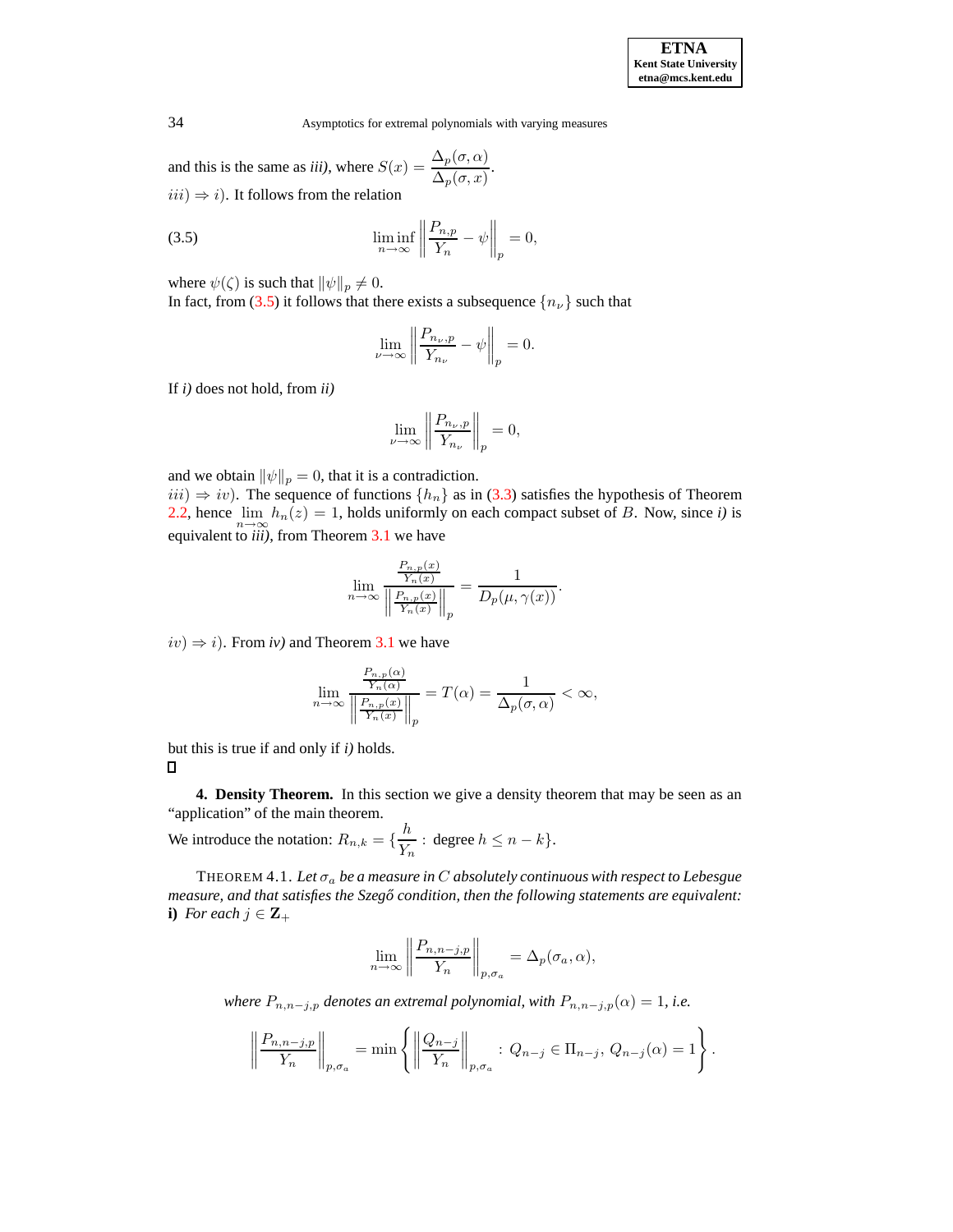M. Bello Hernández and J. Mínguez Ceniceros 35

- **ii**) *For each*  $k \in \mathbf{Z}_+$ *,*  $R_{n,k}$  *is dense in*  $H^p(\sigma_a)$ *. Proof*.
- $ii) \Longrightarrow i$ ) Here we use the same technique as in the proof of Theorem [3.1.](#page-3-1) From Szegő, [\[7\]](#page-7-1), we know that the result is true for  $T_{n-k,2}$ , then

$$
\lim_{n \to \infty} ||T_{n-k,2}^*||_2 = D_2(\mu, 0)^2.
$$

Let  $\delta_{n-k}(x) = (T_{n-k,2}^*(\gamma(x)))^{2/p}$  which is analytic in  $\overline{B}$  since the zeros of  $T_{n-k,2}^*$ lie in  $\{|z| > 1\}$ , then from *ii*) there exists a sequence of polynomials  $\{R_{m_n-k}\}$  of degree  $m_n - k$  such that

$$
\limsup_{\zeta \in C} \left| \frac{R_{m_n-k}(\zeta)}{Y_{m_n}(\zeta)} - \delta_{n-k}(\zeta) \right| = 0
$$

and the convergence is uniform in  $\overline{B}$ . Then

**a)** 
$$
\lim_{n \to \infty} R_{m_n-k}(\alpha) = 1;
$$
  
\n**b)**  $\lim_{n \to \infty} \left\| \frac{R_{m_n-k}}{Y_{m_n}} \right\|_{p,\sigma_a}^p = \Delta_p(\sigma_a, \alpha)^p$ 

Given  $\Lambda \subset \mathbb{N}$  an index sequence, from *ii*) we observe that the sequence  $\{m_n\}$  can be chosen in  $\Lambda$ , so *i*) follows from a) and b).

.

*i*)  $\implies$  *ii*). Set *i*, *j* ∈ **Z**<sub>+</sub>, using *i*) and Theorem [2.2](#page-3-2) we have

$$
\frac{P_{n,n-(i+j),p}(\zeta)}{Y_n(\zeta)} \longrightarrow \frac{\Delta_p(\sigma_a,\alpha)}{\Delta_p(\sigma_a,\zeta)},
$$

in  $L^p(C, \sigma_a)$ , thus

$$
\frac{\zeta^{i} P_{n,n-(i+j),p}(\zeta)}{Y_n(\zeta)} \longrightarrow \zeta^{i} \frac{\Delta_p(\sigma_a, \alpha)}{\Delta_p(\sigma_a, \zeta)}
$$

in  $H^p(C, \sigma_a)$ . Because of  $H^p(C, \sigma_a) = H^p(C) \cdot \frac{\Delta_p(\sigma_a, \alpha)}{\Delta_p(\sigma_a, \cdot)}$  and  $H^p(C)$  is the closure of the polynomials in  $L^p(C)$ ,  $R_{n,j}$  satisfies *ii*).

 $\Box$ 

#### REFERENCES

- <span id="page-6-5"></span>[1] M. BELLO HERNÁNDEZ, F. MARCELLÁN, J. MÍNGUEZ CENICEROS, *Pseudouniform convexity in*  $H<sup>p</sup>$  *and some extremal problems on Sobolev spaces, Complex* Variables Theory and Application, 48 (2003), pp. 429-440.
- <span id="page-6-0"></span>[2] A. A. GONCHAR, *On the speed of rational approximation of some analytic functions*, Math. USSR Sbornik., 34 (1978), No. 2, pp. 147-163.
- <span id="page-6-1"></span>[3] A. A. GONCHAR, G. LO´ PEZ LAGOMASINO, *On Markov's theorem for multipoint Pade´ approximants*, Math. USSR Sbornik., 34 (1978), No. 4, pp. 512-524.
- <span id="page-6-4"></span><span id="page-6-2"></span>[4] M. V. KELDYSH, *Selected papers*, Academic Press, Moscow, 1985. [In Russian]
- [5] G. LO´ PEZ LAGOMASINO, *Relative Asymptotics for polynomials orthogonal on the real axis*, Math. USSR Sbornik., 65 (1988), No. 2, pp. 505-529.
- <span id="page-6-3"></span>[6] G. LO´ PEZ, *Szego˝ theorem for polynomials orthogonal with respect to varying measures*, in Orthogonal polynomials and their applications (Segovia, 1986), pp. 255–260, Lecture Notes in Math., 1329, Springer, Berlin, 1988.